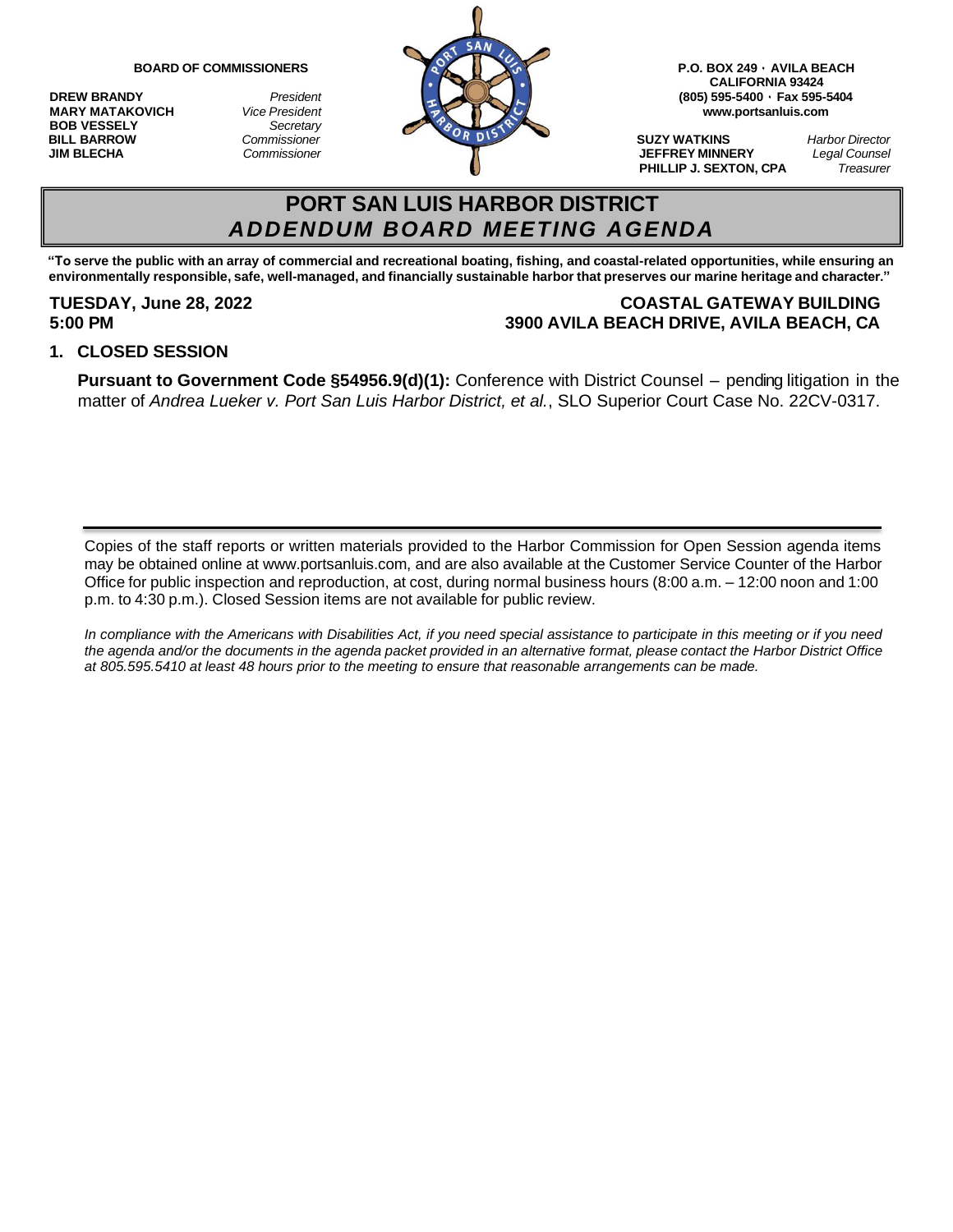**MARY MATAKOVICH** *Vice President*<br>**BOB VESSELY** *Secretary* **BOB VESSELY** *Secretary*



**CALIFORNIA 93424**

**PHILLIP J. SEXTON, CPA** 

## **PORT SAN LUIS HARBOR DISTRICT** *B O A R D M E E T I N G A G E N D A*

"To serve the public with an array of commercial and recreational boating, fishing, and coastal-related opportunities, while ensuring an environmentally responsible, safe, well-managed, and financially sustainable harbor that preserves our marine heritage and character."

## **TUESDAY, June 28, 2022 COASTAL GATEWAY BUILDING 5:00 PM 3900 AVILA BEACH DRIVE, AVILA BEACH, CA**

**1. 5:00 PM CALL TO ORDER / PUBLIC COMMENT**

### **2. ADJOURN TO CLOSED SESSION**

**Pursuant to Government Code §54957.6:** Conference with labor negotiators. Agency designated representatives: Harbor Director, Suzy Watkins; Legal Counsel, Jeff Minnery. Employee Organization: Service Employees International Union, Local 620.

**Pursuant to Government Code §54957.6:** Conference with labor negotiators. Agency designated representative: Harbor Director, Suzy Watkins. Employee Organization: Port San Luis Harbor Patrol Officers Association.

**Pursuant to Government Code §54956.9(d)(1):** Conference with District Counsel regarding existing litigation in the matter of *Lowry v. Port of San Luis Harbor District*.

### **3. 6:00 PM ADJOURN TO OPEN SESSION**

### **4. CALL TO ORDER / FLAG SALUTE / ROLL CALL**

Announce any action taken during Closed Session.

### **5. PUBLIC COMMENT**

Members of the public may speak regarding items not on the agenda. The public will be offered an opportunity to comment on agenda discussion items when these items are presented. All participants are requested to state their name and place of residence. Presentations are limited to three minutes.

### **6. CONSENT ITEMS**

Consent agenda items may be pulled for separate discussion by a Commissioner prior to Board action. After an item is pulled, the public will be given the opportunity to speak on the pulled item. The public may also comment on any item not pulled by a Commissioner prior to Board action.

- **A. Activity [Reports](https://www.portsanluis.com/DocumentCenter/View/6184/Consent-A---PSL-May-2022-Activity-Report)**: May 2022; receive and file.
- **B. [Treasurer's](https://www.portsanluis.com/DocumentCenter/View/6179/Consent-B---PSLHD-TR-043022) Report:** April 2022; receive and file.
- **C. Monthly [Payables:](https://www.portsanluis.com/DocumentCenter/View/6180/Consent-C---Monthly-Payables-for-May-2022-062822-BOC)** May 2022 check register; receive and file.
- **D. [Minutes:](https://www.portsanluis.com/DocumentCenter/View/6182/Consent-D---5242022-DRAFT-Meeting-Minutes)** May 24, 2022, Minutes; recommend approval.
- **E. [Lighthouse](https://www.portsanluis.com/DocumentCenter/View/6183/Consent-E---SR-Lighthouse-Keepers-Activity-Report-for-Jan---Mar-2022-BOC) Keepers:** Quarterly update; receive and file.
- **F. Fiscal Year End [2021/22 Budgetary Transfers:](https://www.portsanluis.com/DocumentCenter/View/6185/Consent-F---SR-3rd-qrt-2021-22--Budgetary-Transfers)** Budgetary Transfers for Fiscal Year-End 2021/22**;** recommend approval.
- **G. [Fiscal Year 2022-23](https://www.portsanluis.com/DocumentCenter/View/6181/Consent-G---Staff-Report-Salary-Schedule-and-attachment---62822) Salary Schedules:** Review salary schedules; recommend approval.
- **H. [Avila Pier Lumber Bid Award:](https://www.portsanluis.com/DocumentCenter/View/6186/Consent-H---Avila-Pier-Lumber-Bid-Award-2022)** Review results of Invitation to Bid and award contract; recommend approval.

### **7. DISCUSSION ITEMS**

- **A. Public Hearing for 2022-23 Final Budget:** Receive public comment and approve Final Budget; adopt Resolution 22-12. [Staff Report,](https://www.portsanluis.com/DocumentCenter/View/6187/Disc-A---SR-2022-6-28-22-Staff-Report--Final-Budget-FY22-23) [Attachment](https://www.portsanluis.com/DocumentCenter/View/6188/Disc-Aa---01-Reso-22-12---Adopting-a-Final-Budget-for-FY-2022-23) 1, [Attachment 2,](https://www.portsanluis.com/DocumentCenter/View/6189/Disc-Ab---2-Reconciliation-of-Preliminary-Budget-to-Proposed-Final-Budget) [Attachment 3,](https://www.portsanluis.com/DocumentCenter/View/6190/Disc-Ac---03-PSL-Legal-Notice-of-Adoption-of-Preliminary-Budget-2022_23-and-Final-Budget) [Attachment 4](https://www.portsanluis.com/DocumentCenter/View/6191/Disc-Ad---4-Final-Budget-Proposed)
- **B.** Proposed Budget Adjustment for Gear Storage Facility: Recommend approval. [Staff Report](https://www.portsanluis.com/DocumentCenter/View/6192/Disc-B----SR-June-28-2022---HT-Gear-Storage-Budget-Adjustment-Final)